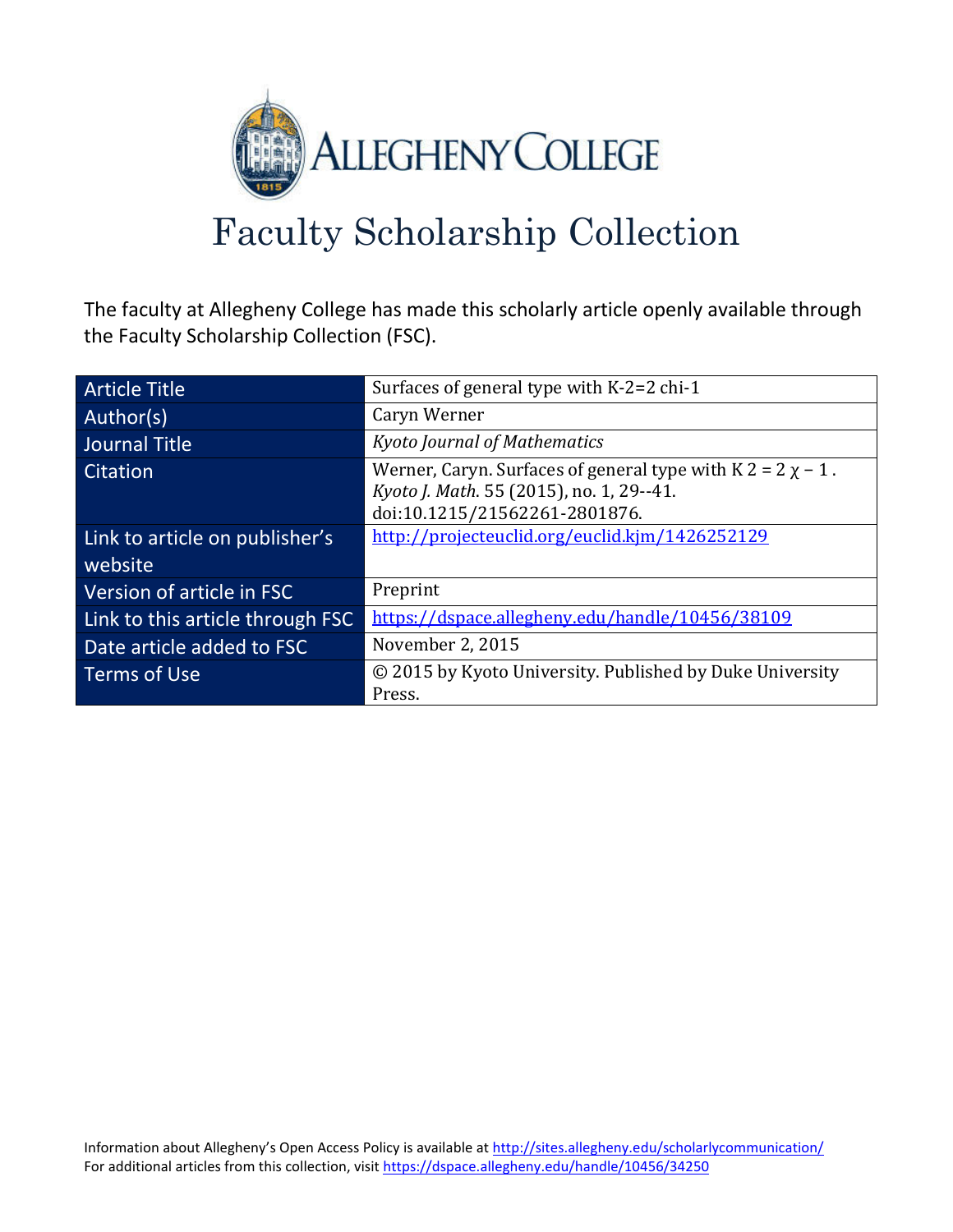# SURFACES OF GENERAL TYPE WITH  $K^2 = 2\chi - 1$

#### CARYN WERNER

ABSTRACT. We classify minimal algebraic surfaces of general type having  $K^2 =$  $2\chi - 1$  and  $\chi \ge 7$ . Such surfaces are regular with canonical map of degree one or two. If  $p_q \geq 13$  then the surface is a genus two fibration; otherwise we use the canonical map to describe these surfaces as either birational to the canonical image or to a double cover of a rational surface.

#### 1. INTRODUCTION

By Noether's inequality minimal surfaces of general type satisfy  $K^2 \ge 2\chi - 6$ . Horikawa ([7], [8], [9]) classified surfaces with  $2\chi - 6 \leq K^2 \leq 2\chi - 4$ ; surfaces with  $K^2 = 2\chi - 3$  have been studied in [18] while the case  $K^2 = 2\chi - 2$  is classified in [12].

In this note we consider the case  $K^2 = 2\chi - 1$ . Murakami [14], [15] has studied such surfaces with non-trivial torsion, in which case  $p_q \leq 5$ . Here we will assume  $p_g \geq 6$  thus our surfaces are torsion-free. By Bombieri ([4] Lemma 14) a surface with  $K^2 = 2\chi - 1$  is regular, thus we have  $K^2 = 2p_g + 1$ .

The main tool in the classification is the canonical map. The degree of the canonical map is either one or two; using these two cases we will show the following classification.

**Theorem 1.1.** Let S be a minimal surface of general type over  $\mathbb C$  such that  $K_S^2 =$  $2\chi - 1$  and  $p_g \geq 6$ . Then one of the following cases holds.

- (1) The canonical map of S is birational,  $p_q \leq 8$  and the canonical system has at most one isolated base point.
- (2) S is a genus two fibration and its canonical map factors through an involution with five isolated fixed points.
- (3) The canonical map of S factors through an involution with three isolated fixed points and  $p_q \leq 7$ . S is birational to a double cover of a weak del Pezzo surface or a Hirzebruch surface.
- (4) The canonical map of S factors through an involution with one isolated fixed point and S can be realized as the minimal resolution of a double cover of a Hirzebruch surface; in this case  $p_q \leq 12$ .

The paper is organized as follows. In section 2 we show that the canonical map is either birational or of degree two. In the case of a degree two canonical map the image is a rational surface and the canonical involution has 1, 3, or 5 isolated fixed points; an overview of the general properties of the canonical involution is given in section 3. Sections 4 through 6 study the degree two case according to the number of isolated fixed points of the involution.

When the underlying surface is understood, we will write  $H^{i}(D)$  to denote the ith cohomology of the line bundle associated to the divisor  $D$ , and  $h^{i}(D)$  for the

<sup>2010</sup> Mathematics Subject Classification 14J29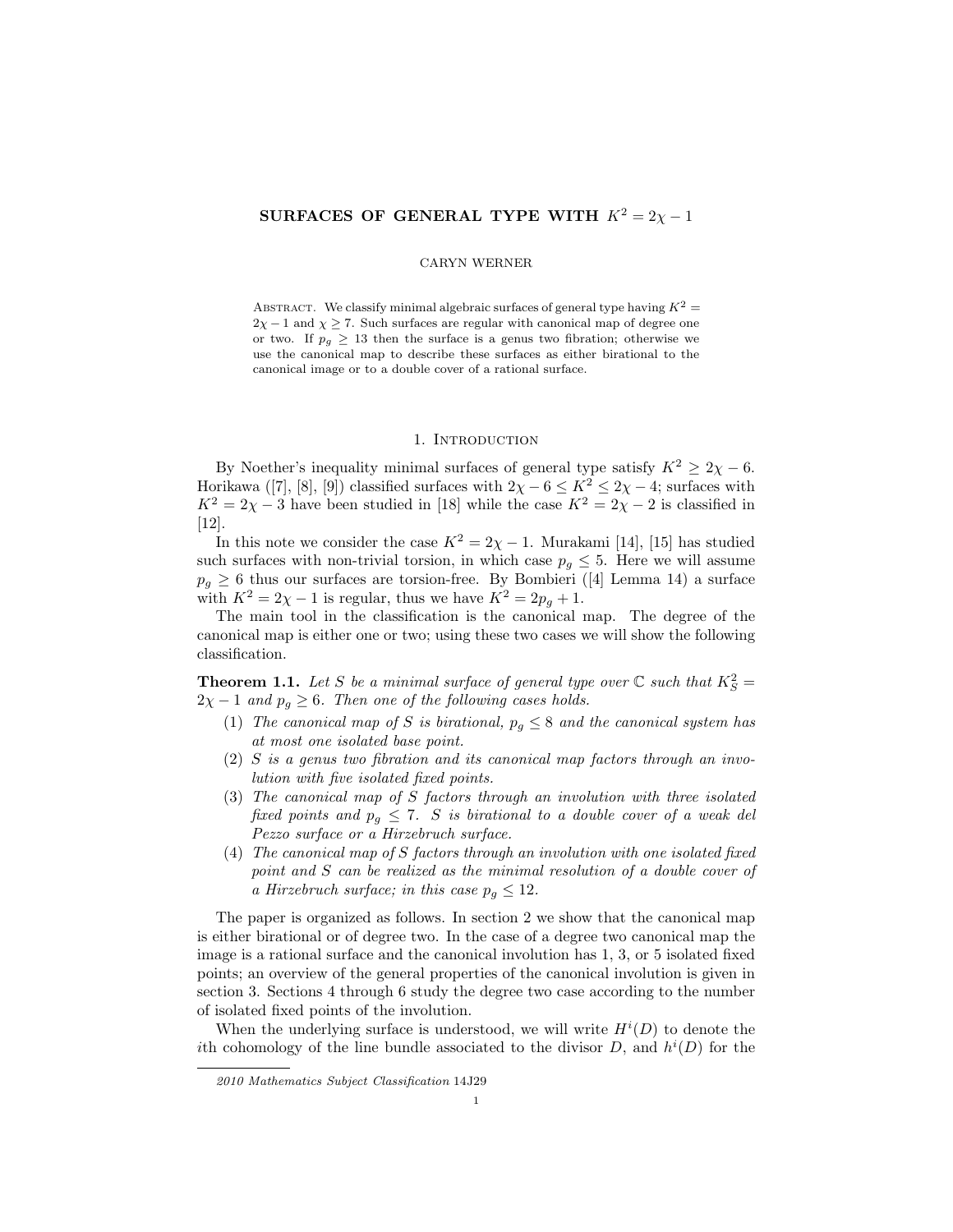#### 2 CARYN WERNER

corresponding dimension. The geometric genus is  $p_g = h^0(K_S)$  and the irregularity is  $q = h^1(\mathcal{O}_S)$ ; as our surfaces are regular  $q = 0$  and the Euler characteristic is  $\chi = p_q + 1.$ 

We write  $\equiv$  to denote the linear equivalence of divisors and  $|D|$  for the linear system associated to D. We will write  $\Sigma_n$  to denote the Hirzebruch surface  $P(\mathcal{O}_{\mathbb{P}^1} \oplus \mathcal{O}_{\mathbb{P}^1}(n))$ . We call a singularity of a curve *infinitely near* to include the singularity in the proper transform of the curve after blowing up. In particular, an infinitely near triple point is a triple point where all three tangent directions coincide, so that after blowing up the surface at the point, the proper transform of the curve has a triple point on the exceptional divisor.

#### 2. The canonical map

Let S be a minimal surface of general type over  $\mathbb C$  with  $K_S^2 = 2\chi - 1$  and  $p_g \ge 6$ . As noted above, S is regular thus  $K_S^2 = 2p_g + 1$ . Write  $\varphi : S \to \mathbb{P}^{p_g-1}$  for the canonical map associated to the system  $|K_S|$ . By Horikawa ([9] Theorem 1.1) the canonical system  $|K_S|$  is not composed with a pencil, thus the image of  $\varphi$  is a surface  $\Sigma \subset \mathbb{P}^{p_g-1}$ . We can bound the degree of the canonical map  $\varphi$  as follows.

**Theorem 2.1.** Let S be a regular surface with  $K_S^2 = 2p_g + 1$  and  $p_g \ge 6$ . Then the degree of the canonical map is at most two.

Proof. We have

$$
K_S^2 = 2p_g + 1 \ge \text{deg}\varphi \text{ deg}\Sigma \ge \text{deg}\varphi (p_g - 2)
$$

thus  $\varphi$  must have degree at most three. Moreover, if the degree of  $\varphi$  is equal to three then we have  $p_g \leq 7$ .

Suppose we are in this case, that is, suppose deg $\varphi = 3$  and  $6 \leq p_g \leq 7$ . If  $p_g = 6$ ,  $\Sigma$  is a degree four surface in  $\mathbb{P}^5$  and  $|K_S|$  has a single basepoint; in the case  $p_g = 7$ , the system is basepoint free and  $\Sigma$  is a surface of degree five in  $\mathbb{P}^6$ . However both of these cases contradict Theorem 1.1 of [13]. Thus when  $p_q \geq 6$ , the canonical map is either birational or of degree two.

The surfaces with degree two canonical map will be studied in the subsequent sections. In the case where the canonical map is birational we have  $K_S^2 \geq 3p_g - 7$ ([8]). Then  $K_S^2 = 2p_g + 1$  implies  $p_g \leq 8$ . Thus we have the three possibilities  $p_g = 6, 7, 8$  to consider.

First, when  $p_g = 6$  and  $K_S^2 = 13$ ,  $K_S^2 = 3p_g - 5$ . In this case,  $|K_S|$  has no fixed part and at most one basepoint by [12] Lemma 3.5.

If  $\varphi$  is birational and  $p_g = 7$ , then  $K_S^2 = 15$  and  $K_S^2 = 3p_g - 6$ . In this case Konno [11] has shown that  $|K_S|$  is basepoint free.

The case  $p_g = 8$  and  $K_S^2 = 17$ ,  $K_S^2 = 3p_g - 7$  is described in [1], where the system  $|K_S|$  is also shown to be basepoint free. Thus we conclude the first statement of Theorem 1.1: when the canonical map is birational  $p_q \leq 8$  and the canonical system has at most one basepoint.

#### 3. The canonical involution

We now turn to the case where the canonical map  $\varphi : S \to \Sigma \subset \mathbb{P}^{p_g-1}$  has degree two. Let  $\sigma$  denote the involution induced by  $\varphi$  and let  $\pi : S \to S/\sigma$  be the quotient map.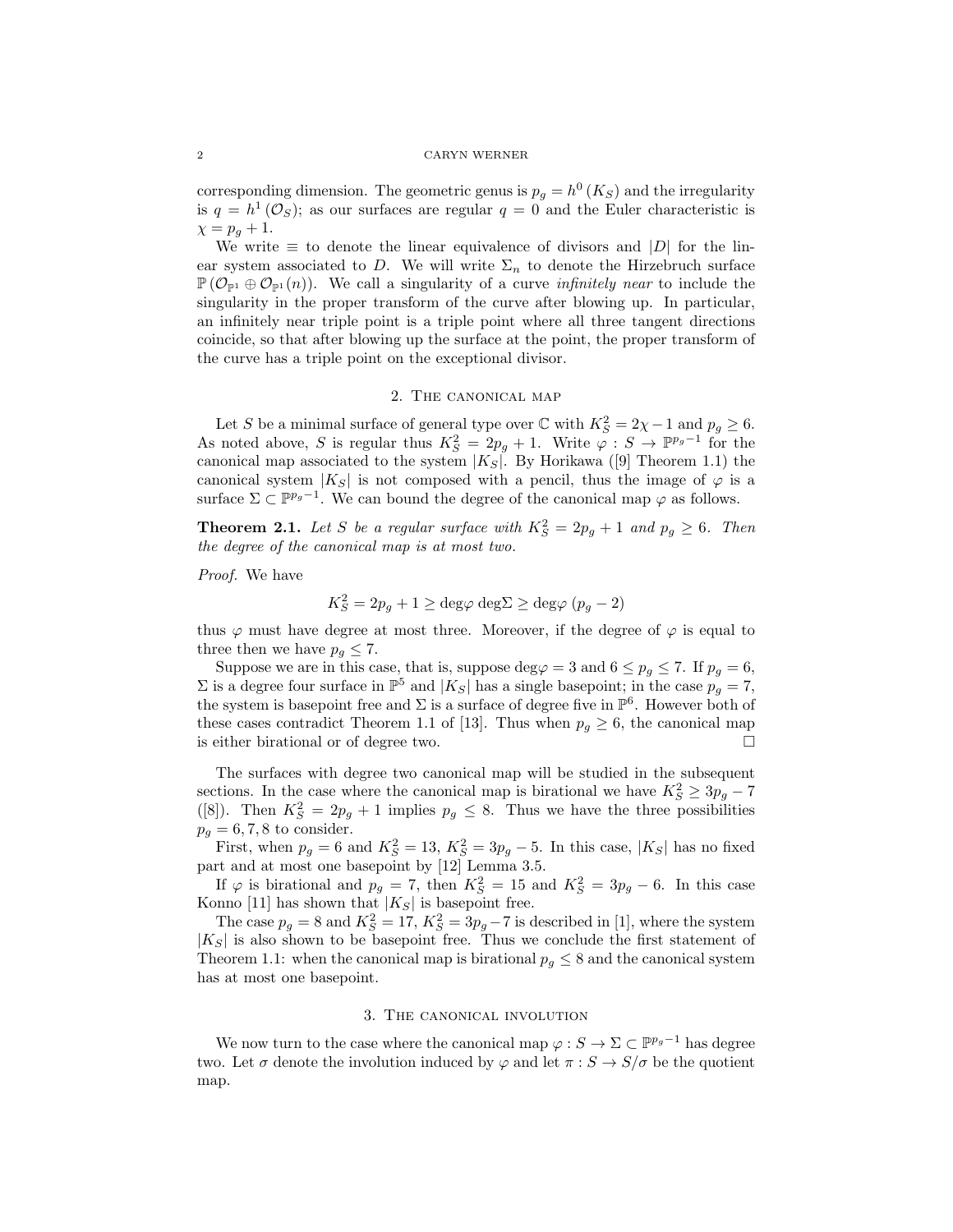The fixed locus of  $\sigma$  is the union of a smooth, possibly reducible, curve R and k isolated points  $P_1, \ldots, P_k$ . Let  $Q_i = \pi(P_i)$  be the image of an isolated fixed point on the quotient surface. The k points  $Q_i$  are ordinary double points on  $S/\sigma$ .

Let  $V \to S/\sigma$  be the resolution of these double points and write  $N_i$  for the  $-2$ curve over  $Q_i$  on V. Let  $\epsilon : \tilde{S} \to S$  be the blowup of S at the k points  $P_i$ . Then  $\sigma$  induces an involution on  $\tilde{S}$  with fixed locus equal to the union of  $R_0$ , the inverse image of  $R$ , and the k exceptional divisors  $E_i$  over the  $P_i$ . We have the commutative diagram

$$
\begin{array}{ccc}\n\tilde{S} & \stackrel{\epsilon}{\longrightarrow} & S \\
\tilde{\pi}\downarrow & & \downarrow \pi \\
V & \longrightarrow & S/\sigma\n\end{array}
$$

The map  $\tilde{\pi}: \tilde{S} \to V$  is a double cover of V branched along  $2L = B + N_1 + \cdots + N_k$ , where  $\tilde{\pi}^*(B) = R_0$ . By standard double cover formulae (see for example [2] and [6]) we obtain the following.

**Lemma 3.1.** Using the notation above, let  $k$  be the number of isolated fixed points of the involution  $\sigma$ . We have

- (1)  $2(K_V + L)^2 = K_{\tilde{S}}^2 = K_S^2 k$
- (2)  $\chi(\mathcal{O}_{\tilde{S}}) = \chi(\mathcal{O}_S) = 2\chi(\mathcal{O}_V) + \frac{1}{2}(L^2 + L \cdot K_V)$
- (3)  $H^{i}(2K_{V}+L)=0$  for  $i=1,2$ .
- (4)  $2K_V + B$  is nef and big and  $2K_S^2 = (2K_V + B)^2$

By Beauville [3], the surface  $V$  is ruled and therefore rational, since  $S$  is regular. The divisor  $2K_V + B$  is nef and big follows from  $\tilde{\pi}^* (2K_V + B) = \epsilon^* (2K_S)$ . Combining the first three statements of the lemma we see

$$
k = K_S^2 - 2(K_V + L)^2
$$
  
=  $K_S^2 + 6\chi(\mathcal{O}_V) - 2\chi(\mathcal{O}_S) - 2h^0(2K_V + L)$   
=  $5 - 2h^0(2K_V + L)$ .

Thus the number of isolated fixed points of the involution  $\sigma$  can be  $k = 1, 3$ , or 5. From the lemma we compute

(1) 
$$
B^2 = 4k + 4K_V^2 + 12p_g - 18
$$

and

(2) 
$$
K_V \cdot B = 5 - k - 2p_g - 2K_V^2.
$$

By Riemann-Roch and the above we have

$$
h^0(2K_V + L) = \frac{5-k}{2}.
$$

Moreover,  $h^0(3K_V + B) = p_g + \frac{9-k}{2}$  $\frac{\pi}{2}$ , thus  $3K_V + B$  is effective.

As in [6] and [12] we see that by possibly contracting some −1 curves we obtain a surface where the image of  $3K_V + B$  is numerically effective.

**Lemma 3.2.** ([12]) There is a birational map  $f: V \to Y$  from V onto a smooth rational surface Y with canonical divisor  $K_Y$  such that B maps to a divisor  $B_Y$  on Y with  $3K_Y + B_Y$  is nef.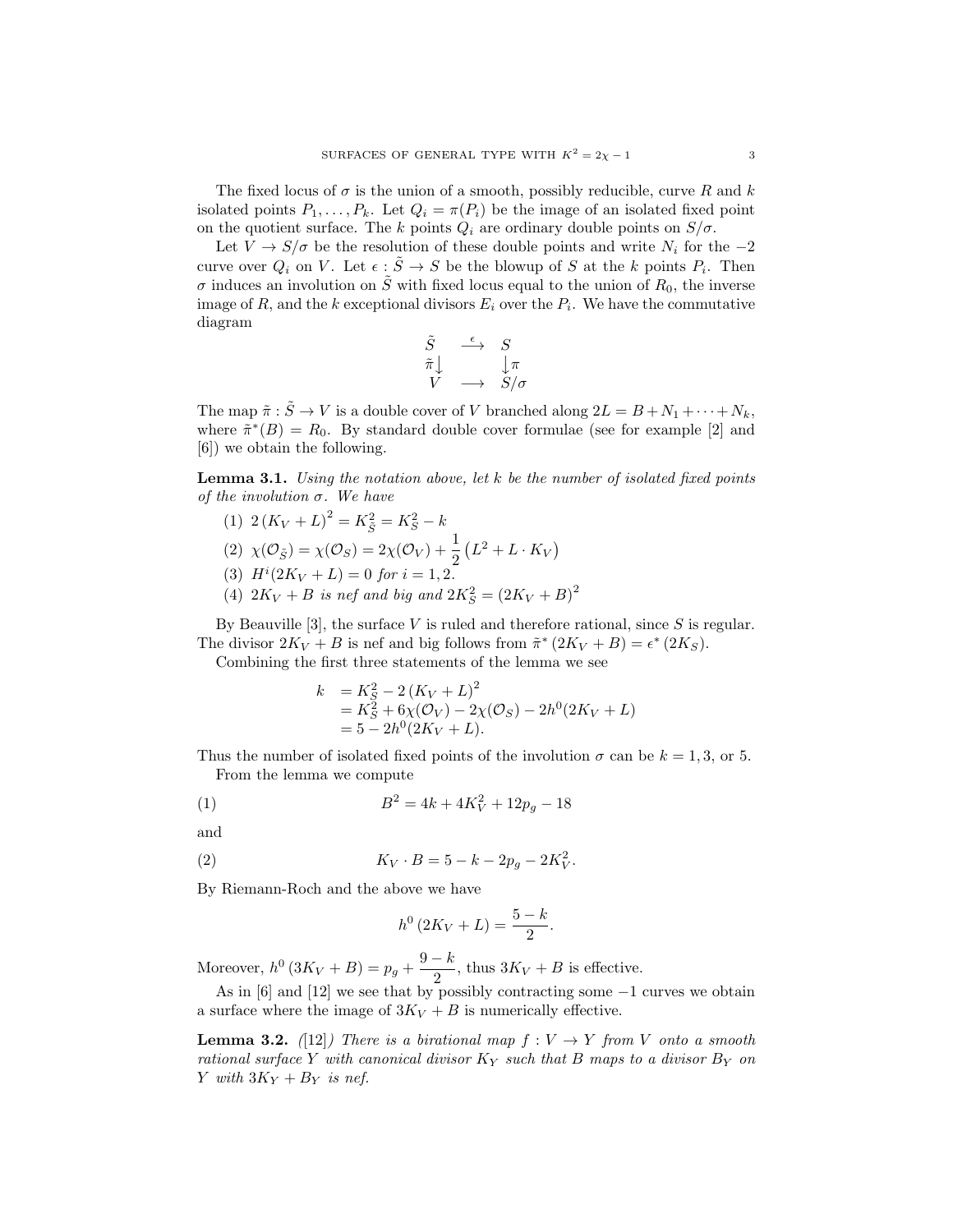*Proof.* If  $3K_V + B$  is not nef, then there exists a curve E with  $E \cdot (3K_V + B) < 0$ and  $E^2 < 0$ . Since  $2K_V + B$  is nef and big and

$$
E \cdot (K_V + 2K_V + B) < 0
$$

this implies  $E \cdot K_V < 0$ , thus E is a -1 curve and  $E \cdot B = 2$ .

We next show that E does not meet the  $-2$  curves  $N_i$ . Since  $2L = B + \sum N_i$ and  $E \cdot B = 2$ ,  $E \cdot \sum N_i$  is even. For any  $N_i$  we have  $(E + N_i) \cdot (2K_V + B) = 0$ , thus  $(E + N_i)^2 = -3 + 2E \cdot N_i < 0$  which implies  $E \cdot N_i \le 1$  for each i.

Thus E meets either two of the nodal curves or none. If E meets two of the nodal curves, say  $N_1$  and  $N_2$ , then  $(2E+N_1+N_2)^2 = 0$  and  $(2E+N_1+N_2) \cdot (2K_V+B) = 0$ , a contradiction. Thus  $E \cdot N_i = 0$  for each *i*.

Let  $f: V \to Y$  be the contraction of each such curve E. Since  $E \cdot B = 2$  the image  $B_Y$  of B has a double point at each contracted point.

Thus the surface V is obtained from Y by blowing up double points of the curve  $B<sub>Y</sub>$ . As the nodal curves do not meet the exceptional locus, on Y the images of these k nodal curves are still −2 curves. We will continue to write  $N_1, \ldots, N_k$  for these curves and we have  $B_Y + \sum N_i$  is an even divisor defining the branch locus of a double cover. Also  $f^*(2K_Y + B_Y) = 2K_V + B$  thus  $2K_Y + B_Y$  is still nef and big. In addition, the formulas (1) and (2) still hold when we replace B and  $K_V$  by  $B_Y$  and  $K_Y$ .

To classify the surfaces  $S$  with degree two canonical map, we now consider each of the three cases for  $k$ , the number of isolated fixed points of the canonical involution.

# 4. THE CASE  $k = 5$

We first consider the case where the canonical involution  $\sigma$  has five isolated fixed points. Then by Lemma 3.1,  $H^0(2K_Y + L) = 0$ . This implies that the bicanonical map of S factors through  $\sigma$  and is not birational. In this case S is a genus two fibration ([16], Prop. 3).

Moreover we see that the fibration of genus two curves on  $S$  is unique. If  $|M_1|$ and  $|M_2|$  are distinct genus two pencils, by the index theorem  $(M_1 + M_2)^2 K_S^2 \leq$  $((M_1 + M_2) \cdot K_S)^2$  which reduces to  $(M_1 \cdot M_2)^2 K_S^2 \leq 8$ , since  $M_i \cdot K_S = 2$  and  $M_1^2 = M_2^2 = 0$ . As  $K_S^2 \ge 13$  this implies  $M_1 \cdot M_2 = 0$ , a contradiction. Thus the fibration on  $S$  is unique.

Examples of these surfaces can be constructed as double covers of  $\Sigma_0 = \mathbb{P}^1 \times \mathbb{P}^1$ .

**Example 4.1.** Let S be the minimal model of the double cover of  $\mathbb{P}^1 \times \mathbb{P}^1$  branched along a curve B of bidegree  $(6, 2d)$  for  $d \geq 4$ . Assume B has five infinitely near triple points and n ordinary order four points. Then S is a surface of general type with  $K_S^2 = 2p_g + 1$  where  $p_g = 2d - 7 - n$ . The pencil of rulings  $(0,1)$  on  $\mathbb{P}^1 \times \mathbb{P}^1$ corresponds to the genus two pencil on S.

### 5. THE CASE  $k=3$

We will show when the canonical involution has three isolated fixed points, the surface S can be realized as either a double cover of a del Pezzo or a Hirzebruch surface. These two cases depend on the two possible values of  $K_Y^2$ .

**Lemma 5.1.** Suppose the involution  $\sigma$  has  $k = 3$  isolated fixed points. Then  $K_Y^2 = p_g - 4 \text{ or } K_Y^2 = p_g - 3.$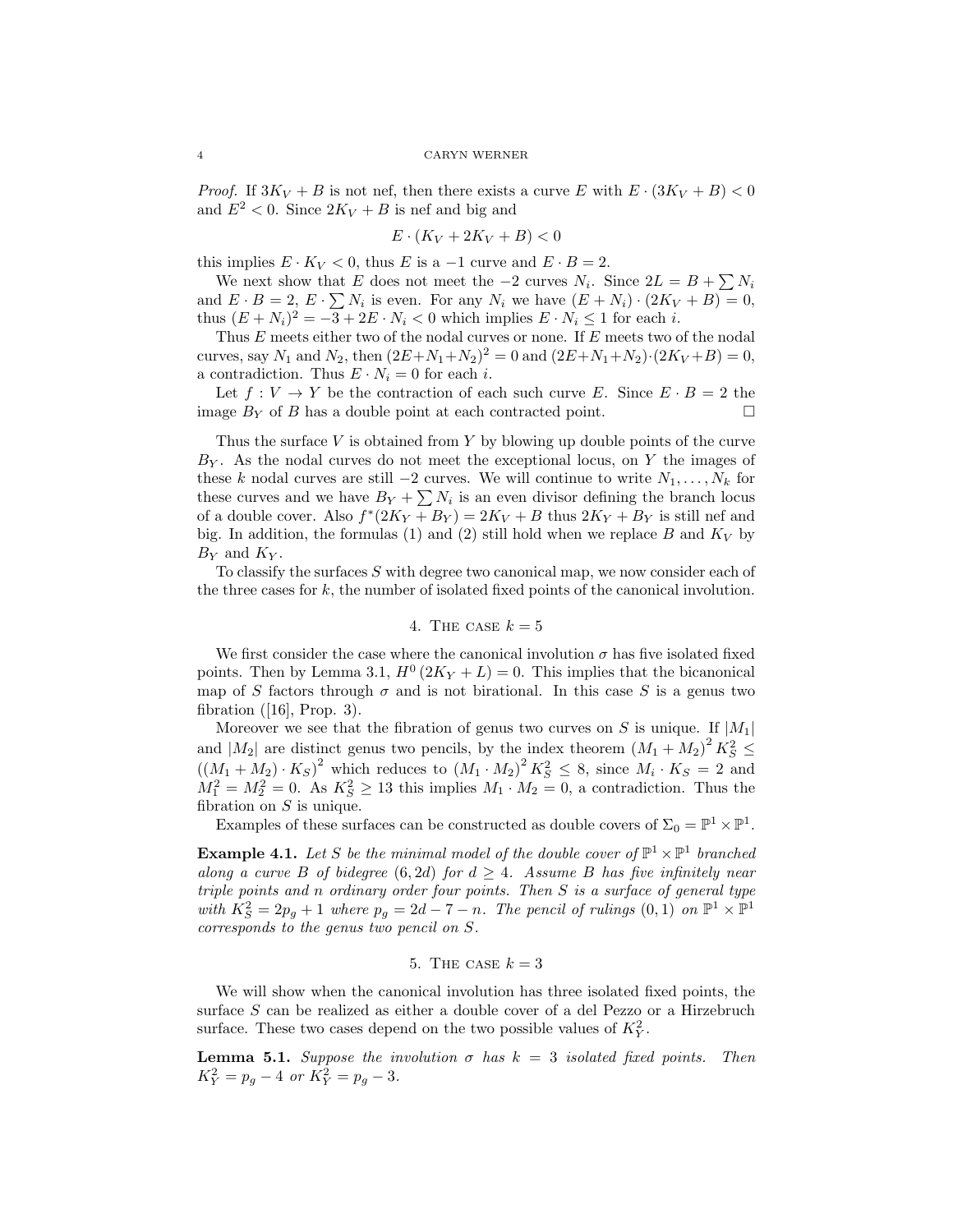*Proof.* When  $k = 3$ , from Lemma 3.1 we have  $K_Y \cdot B_Y = 2 - 2p_g - 2K_Y^2$  and  $B_Y^2 = 12p_g + 4K_Y^2 - 6$ . Since  $3K_Y + B_Y$  is nef,

$$
0 \le (2K_Y + L) \cdot (3K_Y + B_Y)
$$
  
= 6K<sub>Y</sub><sup>2</sup> + 7K<sub>Y</sub> \cdot L + B<sub>Y</sub> \cdot L  
= 6K<sub>Y</sub><sup>2</sup> + 7(1 - p<sub>g</sub> - K<sub>Y</sub><sup>2</sup>) + 6p<sub>g</sub> + 2K<sub>Y</sub><sup>2</sup> - 3  
= K<sub>Y</sub><sup>2</sup> - p<sub>g</sub> + 4

thus  $K_Y^2 \geq p_g - 4$ .

By the index theorem,  $K_Y^2 B_Y^2 \leq (K_Y \cdot B_Y)^2$  and we have

$$
K_Y^2 \left(12p_g + 4K_Y^2 - 6\right) \le \left(2 - 2p_g - 2K_Y^2\right)^2
$$

which reduces to

$$
K_Y^2 \le \frac{(p_g - 1)^2}{p_g + \frac{1}{2}}.
$$

This implies  $K_Y^2 \leq p_g-3$ . Thus we have two cases,  $K_Y^2 = p_g-4$  or  $K_Y^2 = p_g-3$ .  $\Box$ 

We now turn to the divisor  $4K_Y + B_Y$ , which is effective but may not be nef. As in Lemma 3.2, by possibly contracting some curves we can map to a surface where the image of  $4K_Y + B_Y$  is numerically effective.

**Lemma 5.2.** If  $4K_Y + B_Y$  is not nef, then there exists a sequence of blowdowns  $\rho: Y \to Z$  such that  $4K_Z + B_Z$  is nef.

*Proof.* By Riemann Roch and Lemma 3.1 we have  $h^0(4K_Y + B_Y) > 0$  when  $k = 3$ , thus  $4K_Y + B_Y$  is effective. Suppose  $4K_Y + B_Y$  is not nef. Then there exists a curve E with  $E \cdot (4K_Y + B) < 0$ . Since  $3K_Y + B_Y$  is nef, we have

$$
E \cdot (3K_Y + B_Y) + E \cdot K_Y < 0
$$

implies  $E \cdot K_Y < 0$  and E must be a -1-curve on Y. This implies  $E \cdot B_Y = 3$ .

Let  $N_1, N_2$ , and  $N_3$  be the  $-2$ -curves on Y corresponding to the resolution of the nodes of  $S/\sigma$ . Since  $B_Y \equiv 2L - \sum_1^3 N_i$  and  $B_Y \cdot E = 3$ , we have  $E \cdot \sum_1^3 N_i > 0$ and odd.

For each *i* we have  $(E+N_i) \cdot (3K_Y + B_Y) = 0$ , so that  $(E+N_i)^2 = -3 + 2E \cdot N_i < 0$ and  $E \cdot N_i \leq 1$ . As  $(E + \sum_{1}^{3} N_i) \cdot (3K_Y + B_Y) = 0$ ,  $(E + \sum_{1}^{3} N_i)^2 = -7 + 2E \cdot \sum_{1}^{3} N_i < 0$ and  $E \cdot \sum_{i=1}^{3} N_i \leq 3$ . Thus E meets either exactly one of the  $N_i$  or all three. We now show the latter cannot occur.

Suppose  $E \cdot \sum_{1}^{3} N_i = 3$  and consider the divisor  $2E + N_1 + N_2$ . We have  $(2E + N_1 + N_2) \cdot (3K_Y + B_Y) = 0$  and  $(2E + N_1 + N_2)^2 = 0$ , a contradiction since  $3K_Y + B_Y$  is nef. Thus E meets exactly one of the  $N_i$ .

When we contract  $E$  we obtain a triple point on the image of the branch curve  $B_Y$ , since  $E \cdot B_Y = 3$ . The image of the nodal curve  $N_i$  that meets E will be a −1-curve passing through this triple point; contracting this results in an infinitely near triple point on  $B_Z$ , the image of  $B_Y$ .

 $\Box$ 

Next we show in the case  $K_Y^2 = p_g - 4$ , we will need to contract six such curves E to ensure  $4K_Z + B_Z$  is nef. Suppose  $\rho$  contracts l curves. We have

$$
K_Y \equiv \rho^*(K_Z) + \sum_1^l E_i
$$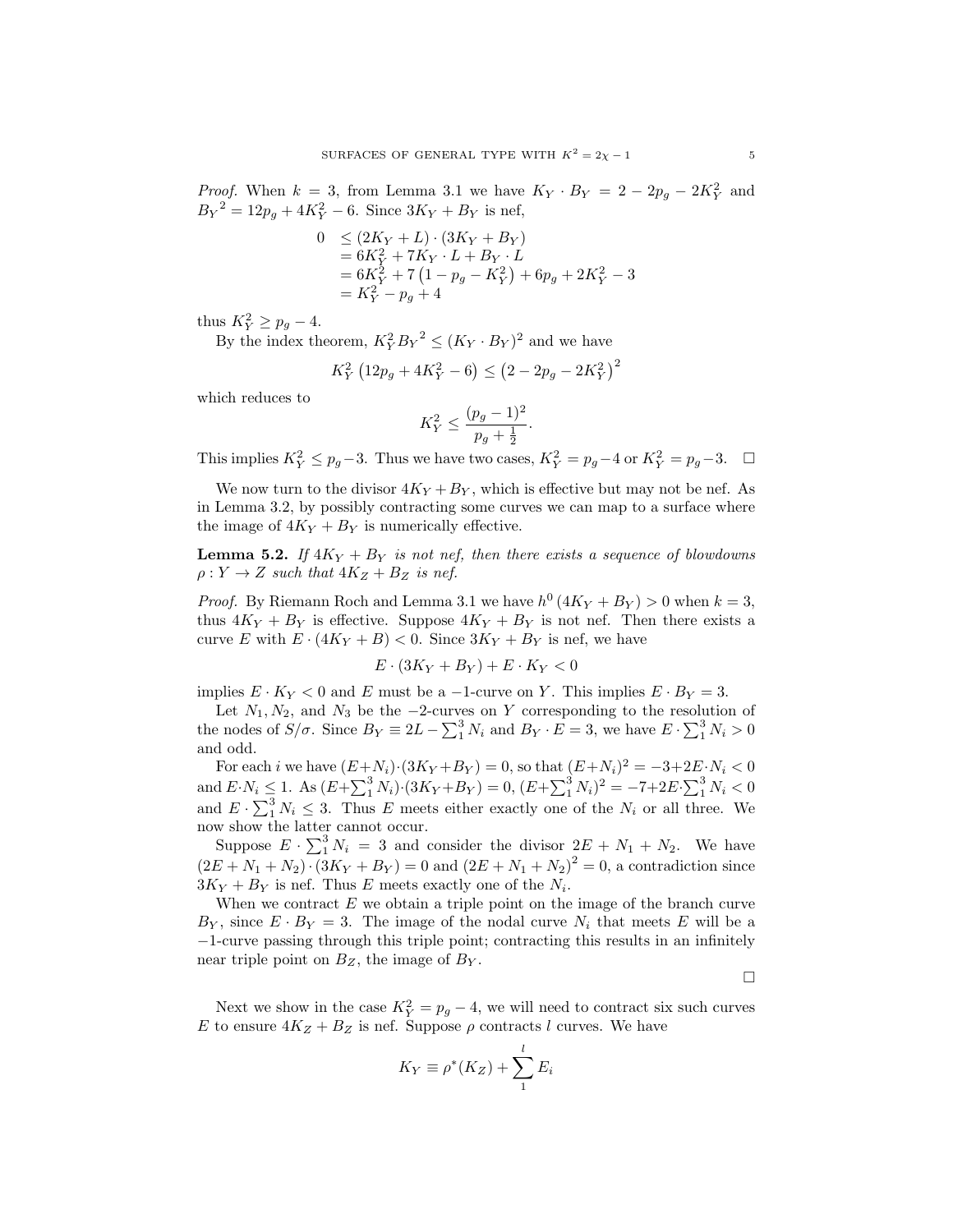$$
B_Y \equiv \rho^*(B_Z) - 3\sum_1^l E_i
$$

thus

$$
0 \le (2K_Z + B_Z) \cdot (4K_Z + B_Z) = 6 - l
$$

and  $l \leq 6$ .

When  $K_Y^2 = p_g - 4$ , we have  $(4K_Y + B)^2 = -6$ , thus we must contract at least six curves to obtain a nef divisor. Therefore  $l = 6$ . We can now classify the surfaces with  $K_Y^2 = p_g - 4$ .

**Theorem 5.3.** Let  $K_Y^2 = p_g - 4$ . Then  $p_g \leq 7$  and S is the minimal resolution of the double cover of a weak del Pezzo surface Z of degree  $p_q + 2$  branched over a curve in  $|-4K_Z|$  with three infinitely near triple points.

*Proof.* Let  $\rho: Y \to Z$  be the contraction of 6 -1-curves so that on Z,  $4K_Z + B_Z$  is nef. As we saw in Lemma 5.2, the map  $\rho$  contracts three curves  $E_i$ , each of which meets a corresponding  $N_i$ , so that the image of  $B<sub>Y</sub>$  is the curve  $B<sub>Z</sub>$  with three infinitely near triple points. We have  $K_Z^2 = K_Y^2 + 6 = p_g + 2$  and

$$
(2K_Z + B_Z) \cdot (4K_Z + B_Z) = 0.
$$

Since  $2K_Z + B_Z$  is nef and big and  $4K_Z + B_Z$  is effective, we have  $2K_Z + \frac{1}{2}B_Z$  is trivial and  $-K_Z \equiv K_Z + \frac{1}{2}B_Z$ . Thus Z is a weak del Pezzo surface of degree  $p_g + 2$ and  $p_g \leq 7$ .

For example, we can explicitly construct such surfaces as double covers of the plane.

**Example 5.4.** Let  $B$  be a degree 12 plane curve with three infinitely near triple points and n ordinary order four points, with  $0 \le n \le 2$ . The minimal resolution of the double cover of  $\mathbb{P}^2$  branched along B will have  $p_g = 7 - n$  and  $K_S^2 = 15 - 2n =$  $2p<sub>g</sub> + 1$ . The three -2-curves correspond to the resolution of the three infinitely near triple points. For  $n = 1$  and 2, the pencil of lines in  $\mathbb{P}^2$  through an order four point of the branch curve corresponds to a genus three pencil on S.

To complete the classification for  $k = 3$  isolated fixed points of the canonical involution of S, we now suppose  $K_Y^2 = p_g - 3$ . In this case we can show that the system  $|4K_Y + B_Y|$  gives a rational pencil.

A computation similar to that for the previous case shows that there is a contraction  $\rho: Y \to Z$  of two curves so that the divisor  $4K_Z + B_Z$  is nef. By Lemma 5.2 we can write one of these two curves as  $E$  while the other is one of the three nodal curves, say  $N_1$ , where E is a -1-curve on Y with  $B \cdot E = 3$ ,  $E \cdot N_1 = 1$ , and  $E \cdot N_i = 0$  for  $i = 2, 3$ . Thus on Z, the image  $B_Z$  of the branch curve B has one infinitely near triple point.

By Lemma 3.1,  $h^0(4K_Z + B_Z) = 2$ ,  $(4K_Z + B_Z) \cdot K_Z = -2$  and  $(4K_Z + B_Z)^2 =$ 0, thus the system  $|4K_Z + B_Z|$  is a rational pencil. Moreover,  $(4K_Z + B_Z) \cdot B_Z = 8$ and we see that  $S$  has a hyperelliptic pencil of genus three.

We also have  $h^0(2K_Z + L) = 1$ ; as  $N_i \cdot (2K_Z + L) = -1$  for each nodal curve we can write  $2K_Z + L = A + N_1 + N_2 + N_3 + E$ , where A is a -1-curve with  $A \cdot B = 4$ ,  $A \cdot N_1 = A \cdot E = 0$ , and  $A \cdot N_2 = A \cdot N_3 = 1$ .

Let  $\rho_1: Z \to \Sigma_n$  where we contract  $8 - K_Z^2 = 9 - p_g$  curves to obtain the Hirzebruch surface  $\Sigma_n$ . Let  $S_0$  represent the pre-image on Z of the  $-n$ -section of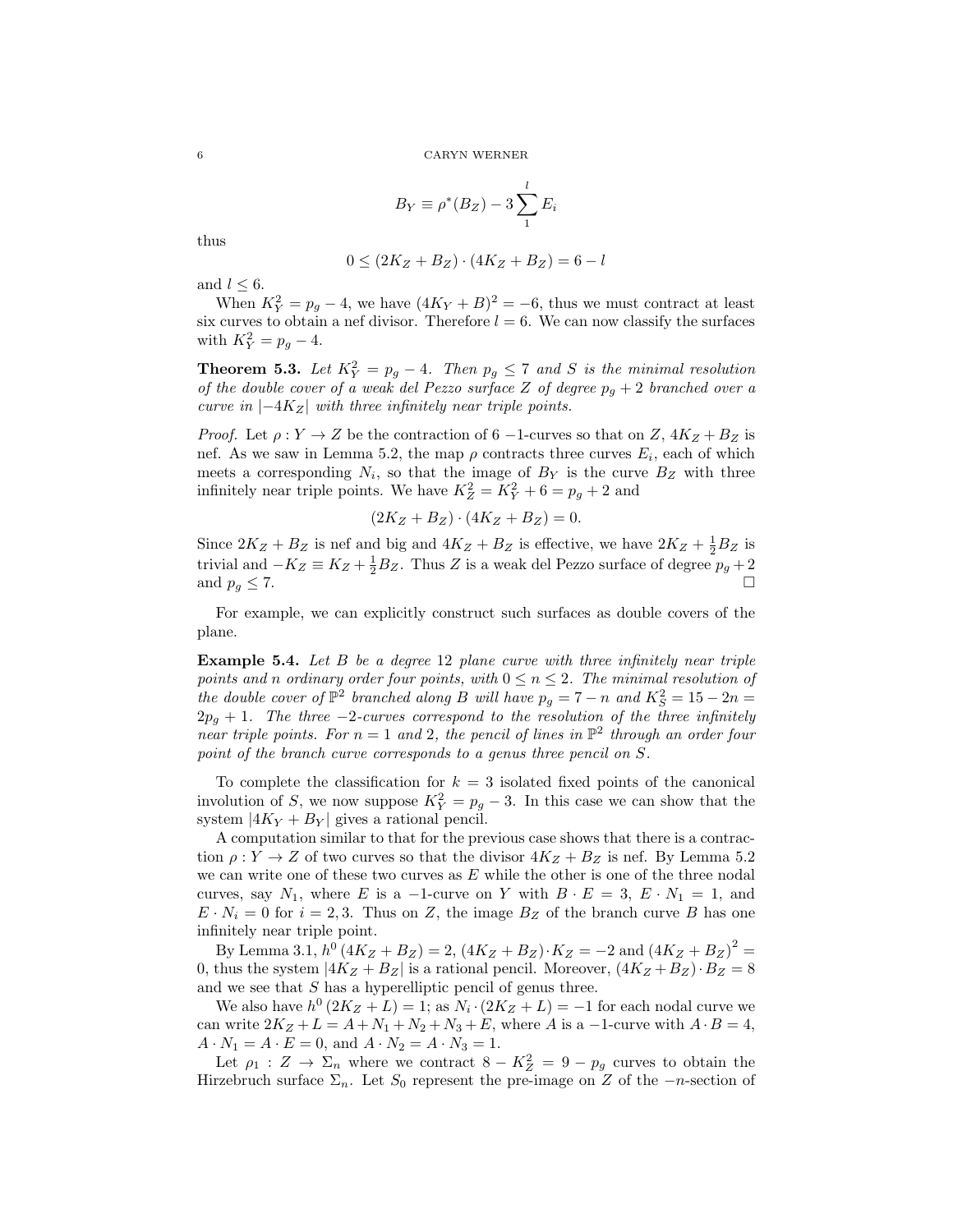$\Sigma_n$ . Then

$$
0 \le (2K_Z + B_Z) \cdot S_0 = (4K_Z + B_Z) \cdot S_0 - 2K_Z \cdot S_0 = 5 - 2n
$$

since  $K_Z \cdot S_0 = n - 2$ , thus  $n \leq 2$ .

Writing  $\ell$  for the pre-image of the ruling on  $\Sigma_n$  and  $E_i$  for each curve contracted by  $\rho_1$ , we have

$$
K_Z \equiv -2S_0 + (-2 - n)\ell + \sum E_i
$$
  
\n
$$
B_Z \equiv aS_0 + b\ell - \sum n_i E_i
$$
  
\n
$$
4K_Z + B_Z \equiv (a - 8)S_0 + (b - 8 - 4n)\ell + \sum (4 - n_i)E_i \equiv \ell.
$$

Thus  $a = 8, b = 9+4n$ , and  $n<sub>i</sub> = 4$  for each i. The branch curve of the double cover can be written as  $B_Z \equiv 8S_0 + (9+4n)\ell - \sum 4E_i$ ; the contracted curves correspond to resolving order four points of the branch curve.

We can choose to contract  $A$ , then  $N_2$  to obtain an infinitely near order four point on the image of  $B_Z$ . The fiber corresponding to  $N_3$  is then tangent at this point. As there are  $8 - K_Z^2 = 9 - p_g$  singularities of order four we have  $9 - p_g \ge 2$ thus  $p_g \leq 7$ .

We have thus shown the following.

**Theorem 5.5.** Let  $K_Y^2 = p_g - 3$ . Then  $p_g \le 7$  and S is the minimal resolution of the double cover of a Hirzebruch surface  $\Sigma_n$ ,  $n \leq 2$ .

In summary, examples of these surfaces can be constructed as follows.

Example 5.6. Let  $D = 8S_0 + (9 + 4n)\ell$  on  $\Sigma_n$  with  $0 \le n \le 2$ . We impose one infinitely near triple point and one infintely near order four point on D; moreover we place the order four point so that a fiber  $\ell_0$  is tangent to D at that point. We also allow  $D$  to possibly have k additional order four points. Then resolving these singularities and taking the double cover branched along B, the union of D and  $\ell_0$ , the minimal resolution is a surface S with  $p_g = 7 - k$  and  $K_S^2 = 15 - 2k = 2p_g + 1$ . Note that the pencil  $|4K + B|$  corresponds to the ruling of  $\Sigma_n$ ; as  $\ell \cdot B = 8$  we see that this lifts to a genus three pencil on S.

6. THE CASE 
$$
k = 1
$$

Lastly we consider the case where the canonical involution has a single isolated fixed point. Let  $N$  denote the nodal curve on  $Y$  corresponding to the one isolated fixed point of  $\sigma$ ; as before we work over Y so we may assume  $3K_Y + B_Y$  is nef.

By the index theorem,  $K_Y^2 B_Y^2 \le (K_Y \cdot B_Y)^2$  and we obtain  $K_Y^2 \le p_g - 4$ . We have

$$
0 \le (2K_Y + L) \cdot (3K_Y + B) = K_Y^2 - p_g + 7
$$

thus  $K_Y^2 \ge p_g - 7$ . By Lemma 3.1,  $h^0(4K_Y + B_Y) = 8 + K_Y^2 - p_g$  and  $h^0(2K_Y + L) =$ 2. Since  $(2K_Y + L) \cdot N = -1$ , N is a fixed component of the pencil  $|2K_Y + L|$  and  $h^0(2K_Y + L - N) = 2$  as well. As

$$
2(2K + L - N) + N \equiv 4K_Y + B,
$$

 $h^0(2K_Y+L) \leq h^0(4K_Y+B)$ , thus  $8+K_Y^2-p_g \geq 2$  and  $K_Y^2 \geq p_g-6$ . Thus we have  $p_g - 6 \le K_Y^2 \le p_g - 4$ ; we will show, in fact, that  $K_Y^2 = p_g - 6$  does not occur. To do so, we next consider the moving part |M| of the system  $|2K_Y + L|$ .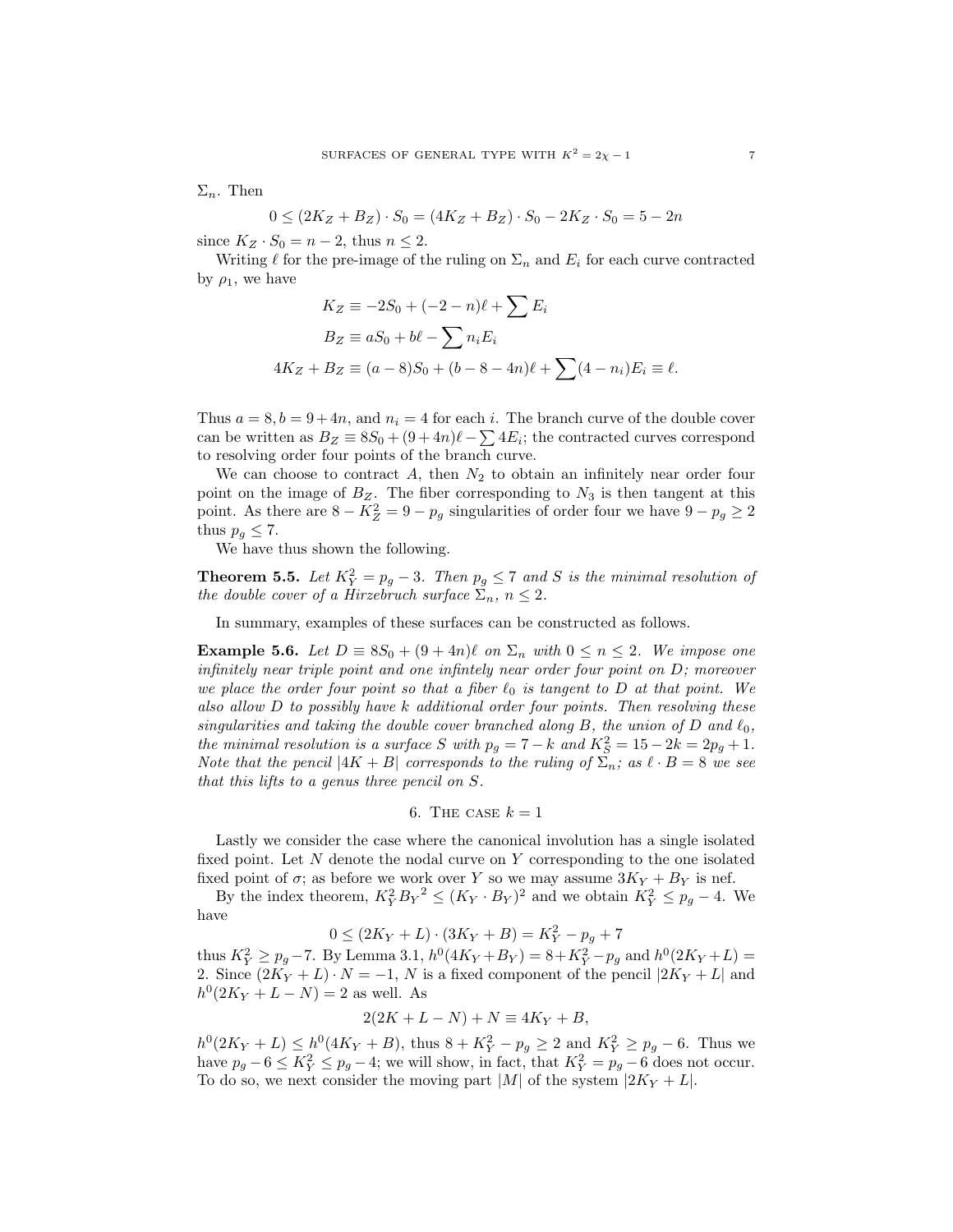**Lemma 6.1.** The moving part |M| of  $|2K_Y + L|$  is a rational pencil.

*Proof.* The divisor  $2K_Y + B_Y$  is big and nef and  $(2K_Y + L) \cdot (2K_Y + B_Y) = 5$ , thus by the index theorem  $M^2 = 0$ . We will next show  $M \cdot K_Y = -2$ .

Since  $3K_Y + B_Y$  is nef, we have

$$
0 \leq M \cdot (3K_Y+B) \leq (2K_Y+L) \cdot (3K_Y+B) = K_Y^2 - p_g + 7 \leq 3
$$

This implies  $M \cdot K_Y \leq 1$ . To see  $M \cdot K_Y < 0$ , suppose not. If  $K_Y^2 > 0$ , then  $M \cdot K_Y = 0$  gives a contradiction. As we have  $K_Y^2 \ge p_g - 6$ , we have  $K_Y^2 > 0$  unless  $p_g = 6$ . However  $p_g = 6$ ,  $K_Y^2 = K_Y \cdot M = 0$  implies  $M \cdot B_Y = M \cdot N = 1$ , so that M would correspond to a rational pencil on S, a contradiction. Thus we have  $K_Y^2 > 0$ and  $K_Y \cdot M = -2$ . The system |M| is a basepoint free rational pencil on Y.  $\Box$ 

We next refine the bound for  $K_Y^2$ .

**Proposition 6.2.** Suppose the involution  $\sigma$  has one isolated fixed point. Then  $K_Y^2 = p_g - 5 \text{ or } K_Y^2 = p_g - 4.$ 

*Proof.* As we have shown above,  $p_g - 6 \leq K_Y^2 \leq p_g - 4$ . To complete the proof we will show that  $K_Y^2 = p_g - 6$  does not occur.

Suppose we have  $K_Y^2 = p_g - 6$ . By Lemma 3.1,  $h^0(4K_Y + B_Y) \geq 8 + K_Y^2 - p_g$ . Writing  $2(2K + L - N) + N \equiv 4K_Y + B$ , we see that  $h^0(2M) \leq h^0(4K_Y + B) = 2$ . However |M| is a rational pencil, thus  $h^0(2M) \geq 3$  and we obtain a contradiction.

Thus we have two cases,  $K_Y^2 = p_g - 4$  or  $K_Y^2 = p_g - 5$ .

**Proposition 6.3.** In the case  $K_Y^2 = p_g - 4$ ,  $4K_Y + B_Y$  is nef and  $2K_Y + L = M + N$ .

*Proof.* An argument similar to that following Lemma 5.2 shows that if  $K_Y^2 = p_g - 4$ , then the effective divisor  $4K_Y + B_Y$  is numerically effective. We write  $|2K_Y + L|$  $|M| + N + F$  where M is the moving part of the pencil and F is the (possibly empty) remaining fixed part. We will show  $F = 0$  when  $K_Y^2 = p_g - 4$ .

As  $(2K_Y + L) \cdot (4K_Y + B) = 1$ ,  $M \cdot (4K_Y + B) = 1$  and  $M \cdot B = 9$ . Note that  $2(2K_Y + L) - N = 4K_Y + B_Y$ , thus  $2(M + F) + N = 4K_Y + B_Y$ . Since  $M^2 = 0$ , we have  $2M \cdot F + M \cdot N = 1$ , thus  $M \cdot N = 1$  and  $M \cdot F = 0$ .

Writing  $(M + F)^2 = (2K + L - N)^2 = 0$  we see  $F^2 = 0$ ; thus  $M \cdot F = F^2 = 0$ and  $F$  is empty.

Therefore  $2K_Y + L = M + N$ ; moreover we have shown that the rational pencil M on Y lifts to a hyperelliptic pencil of genus four on S.

As Y contains the rational pencil  $|M|$ , there is a rational map  $\rho: Y \to \Sigma_n$  which contracts  $8 - K_Y^2 = 12 - p_g$  curves. Thus we have shown the following.

**Theorem 6.4.** Suppose  $k = 1$  and  $K_Y^2 = p_g - 4$ . Then  $p_g \le 12$ , Y is birational to the Hirzebruch surface  $\Sigma_2$  and the rational pencil on Y lifts to a genus four pencil on S.

Moreover we can realize Y by considering the nodal curve N. As  $N \cdot M = 1$  the rational map  $\rho: Y \to \Sigma_n$  does not contract N. Suppose N meets a -1-curve E. As  $M \cdot E = 0$ , we compute  $E \cdot N = 1$ ,  $E \cdot B_Y = 5$ , and there is a reducible fiber  $A + E$  of the pencil |M| where A is another -1-curve with  $A \cdot E = 1$ ,  $A \cdot B_Y = 4$ , and  $A \cdot N = 0$ . Thus we can choose to contract A which results in an order four point on the branch curve.

We can choose to contract curves that do not meet N. Therefore Y maps to  $\Sigma_2$ and N maps to the  $-2$ -section on the Hirzeburch surface.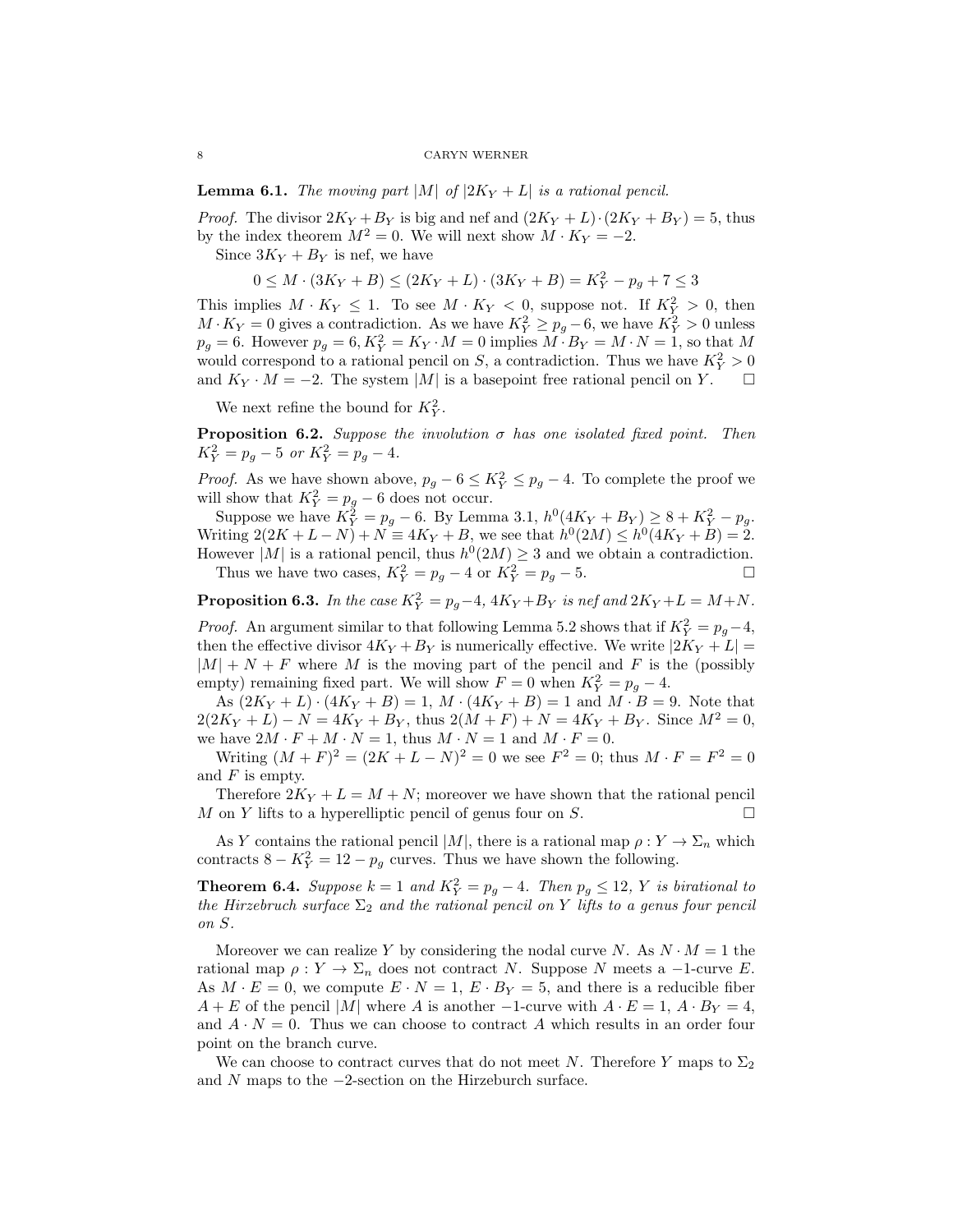Write  $B_Y = aS_0 + b\ell - \sum n_i E_i$ , where as before  $\ell$  is the pre-image of the ruling on  $\Sigma_2$  and  $S_0$  represents the  $-2$ -section, with  $S_0 \equiv N$ . The  $E_i$  correspond to the exceptional curves contracted by  $\rho$ . Using  $K_Y = -2S_0 - 4\ell + \sum E_i$  we can write

$$
4K_Y + B_Y \equiv (a-8)S_0 + (b-16)\ell + \sum (n_i - 4)E_i \equiv 2M + N,
$$

thus  $a = 9, b = 18$  and each  $n_i = 4$ . Thus S can be constructed as the minimal model of the double cover of  $\Sigma_2$  branched along the union of  $S_0$  and a curve equivalent to  $9S_0 + 18\ell$ , with  $12 - p_g$  order four points.

To complete the classification we turn to the case  $K_Y^2 = p_g - 5$ .

**Proposition 6.5.** In the case  $K_Y^2 = p_g - 5$ , there is a rational map  $\rho: Y \to Z$ contracting a  $-1$ -curve E and the image of the nodal curve N so that  $4K_Z + B_Z$ is nef and  $2K_Y + L = M + N + E$ .

*Proof.* A similar argument as before shows that contracting two  $-1$ -curves results in a nef divisor  $4K_Z + B_Z$ ; moreover, if one of these  $-1$ -curves on Y is E, then  $E \cdot N = 1$  and contracting E, then N results in the image  $B_Z$  of the branch curve  $B<sub>Y</sub>$  having an infinitely near triple point.

As  $N \cdot L = -1$  and  $E \cdot (2K_Y + L) = 0$ , we can write  $2K_Y + L = M + N + E + F$ , where  $F$  is the remaining fixed part of the system. We will show that  $F$  is empty.

As  $(2K_Y + L - N - E) \cdot (4K_Y + B) = 0$ ,  $M \cdot (4K_Y + B) = 0$  and  $M \cdot B = 8$ . As before,  $2(2K_Y + L) - N = 4K_Y + B_Y$ , thus  $2(M + E + F) + N = 4K_Y + B_Y$ . Since  $M^2 = 0$ , we have  $2M \cdot E + 2M \cdot F + M \cdot N = 0$ , thus  $M \cdot N = 0, M \cdot E = 0$ , and  $M \cdot F = 0$ .

Writing  $(M+F)^2 = (2K+L-N-E)^2 = 0$  we see  $F^2 = 0$ ; thus  $M \cdot F = F^2 = 0$ and  $F$  is empty.

Therefore  $2K_Y + L = M + E + N$  and the rational pencil |M| corresponds to a hyperelliptic genus three pencil on  $S$ .

**Theorem 6.6.** In the case  $k = 1$  and  $K_Y^2 = p_g - 5$ ,  $p_g \le 11$  and S is birational to the double cover of a Hirzebruch surface  $\Sigma_n$ ,  $n \leq 3$ .

*Proof.* Let  $\rho: Y \to \Sigma_n$  be the contraction of E, N, and m additional curves. As we contract  $8 - K_Y^2 = 13 - p_g \ge 2$  curves we have  $p_g \le 11$ .

As before, let  $S_0$  denote the pre-image of the  $-n$  section and  $\ell$  of the ruling on  $\Sigma_n$ . We can write  $B_Y = aS_0 + b\ell - 3N - 6E - \sum n_i E_i$  and  $K_Y = -2S_0 + (-2 - \ell)$  $n)\ell + N + 2E + \sum E_i$ . Then

$$
4K_Y + B_Y \equiv (a-8)S_0 + (b-8-4n)\ell + N + 2E + \sum (4-n_i)E_i \equiv 2M + 2E + N,
$$

thus  $a = 8$ ,  $b = 10+4n$ , and  $n<sub>i</sub> = 4$  for each i. The branch curve of the double cover is a member of the system  $|8S_0 + (10 + 4n)\ell|$  with one infinitely near triple point and at most m order four points, where  $m = 11 - p<sub>g</sub>$  The pencil M corresponds to the ruling  $\ell$ ; as  $\ell \cdot (8S_0 + (10 + 4n)\ell) = 8$  this pencil lifts to a genus three pencil on the double cover.

As in the proof of Theorem 5.5 we can compute

$$
0 \le (2K_Z + B_Z) \cdot S_0 = (4K_Z + B_Z) \cdot S_0 - 2K_Z \cdot S_0 = 6 - 3n
$$

since  $K_Z \cdot S_0 = n - 2$  and  $(4K_Z + B_Z) \cdot S_0 = 2$ , thus  $n \leq 3$ .